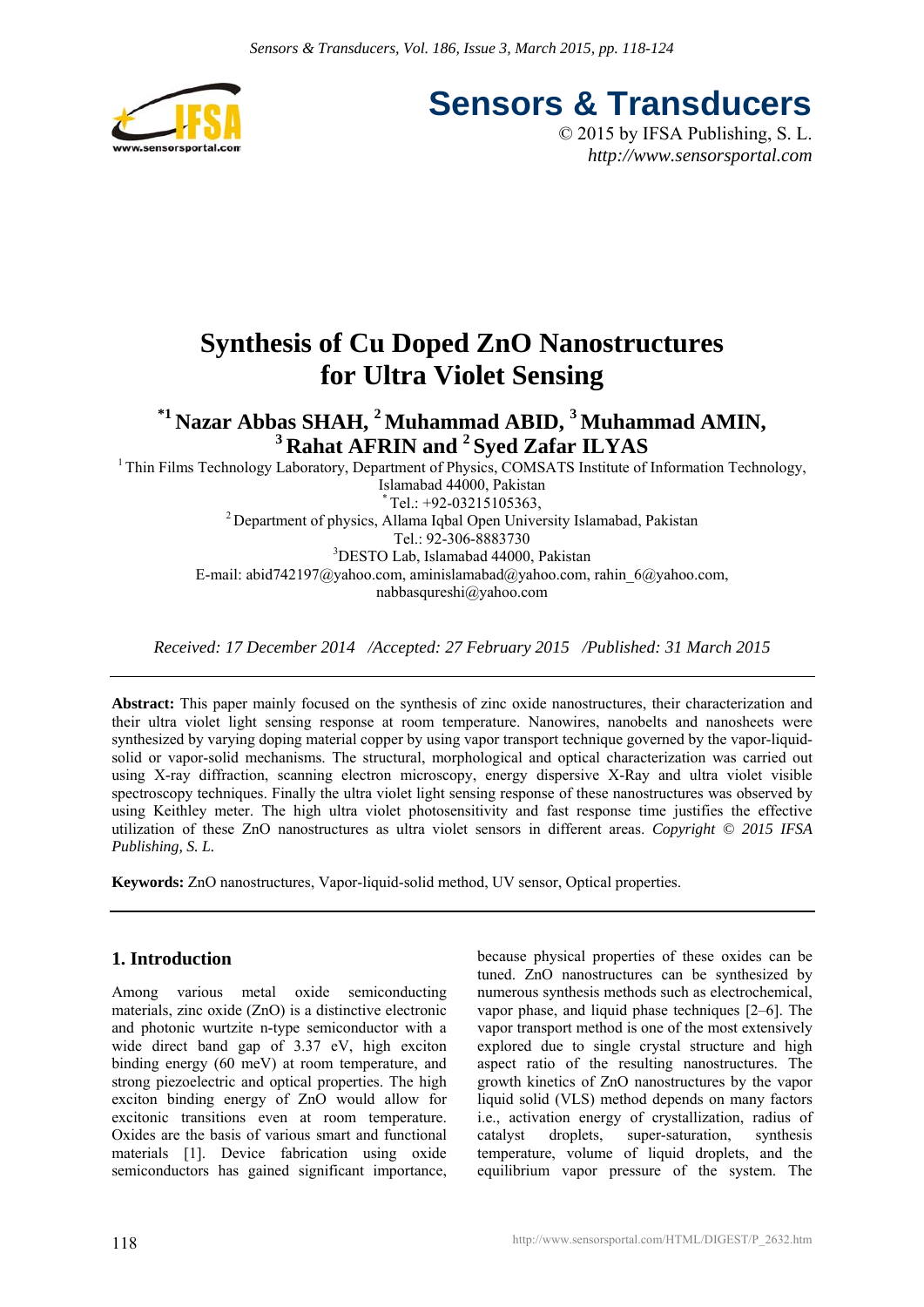thermodynamic limit for the critical radius of the metal liquid cluster at high temperature is given by Equation  $(1)$  [6]:

$$
Rmin = 2 r_{LV} \alpha / KT ln S, \qquad (1)
$$

where  $r_{\text{LV}}$  is the liquid vapor surface free energy,  $\alpha$  is the molar volume of liquid and S is the vapor phase super-saturation. The above relation suggests that there is a critical limit on the diameter and the ratio of super saturation whereas temperature has direct effect on the growth of 1-D structures. In recent years, there has been considerable interest in developing reliable UV sensors. ZnO based sensors have gained particular importance due to several advantages such as wide operating temperature range, flexibility in processing to thin/thick film during device fabrication, high sensitivity to UV radiation, carrier mobility, and good chemical and thermal stability [7]. Recently it was reported that response time of ZnO based sensors strongly depends on the size, specific surface area and morphology [8]. The sensing mechanism of ZnO is linked with surface-controlled reactions in which grain size, defects, and oxygen adsorption play a crucial role in the sensing response [9]. In the present study, systematic control of different ZnO nanostructure morphologies and their optical and UV sensing properties are presented. ZnO nanowires, nanobelts and nanosheets were synthesized by varying doping material (copper nitrate) by using vapor transport technique governed by the vapor-liquid-solid (VLS) mechanism. The synthesis of ZnO nanobelts and nanosheet by varying quantity of dopping material (copper nitrate) at constant furnace temperature  $1020$  °C governed by VLS mechanism is unique as to our knowledge. These ZnO nanostructures are promising materials for low-cost and high-performance UV sensors at room temperature. The results show good response to UV radiations of 360nm at room temperature.

## **2. Experimental Section**

Experimental work consists of a series of three experiments. In this work ZnO nanowires, nanobelts and nanosheets were synthesized by VLS method. Source materials, zinc oxide (99.9 %) and graphite in powder form, were mixed in 1:1 weight ratio for 2 hr in a planetary ball mill (Fritsch, Pulverisette 5). Copper nitrate  $Cu(NO<sub>3</sub>)<sub>2</sub>$ . 3H<sub>2</sub>O was used for doping of copper in experiment  $\# 2\& 3$ . About 1 g of this mixture was transferred to an  $Al_2O_3$  boat. Gold coated Si substrates were placed on top of the boat for the deposition of ZnO nanostructures. The boat was placed in the center of a quartz tube (diameter= 3.5 cm and length=100 cm). This quartz tube was then placed inside a tube furnace which was ramped to the required temperature 1020 °C  $\omega$  10 °C/min. Argon was used as the carrier gas, while growth time (Dwell time) fixed at 1 hour and Ar flow rate was fixed at 50 SCCm, in all the experiments. The other

end of quartz tube was attached to a flexible tube (diameter 1.0 cm and length 100 cm) and was kept open.

X-Ray diffraction (XRD), scanning electron microscopy (SEM) and energy dispersive X-Ray (EDX) were used to determine the crystal structure, morphology and element analysis of the grown nanostructures. Band gap energy was calculated by using UV-visible absorbance spectroscopy. The UV sensors were fabricated by depositing 50 nm thick gold electrodes onto quartz substrates through sputter deposition technique and the respective ZnO nanostructures were placed between electrodes (through doctor blading). The response of the device was measured by observing the resistance behavior upon exposure of the device to UV radiation at room temperature. A multimeter (Keithly 2000) was used to measure the respective resistance values. The UV sensing response in the form of resistance change was observed as shown in Fig. 1.



**Fig. 1.** UV sensing results of different morphologies of ZnO Nanostructures: (a) Undoped ZnO Nanowires; (b) Cu doped ZnO Nanobelts; (c) Cu doped ZnO Nanosheets.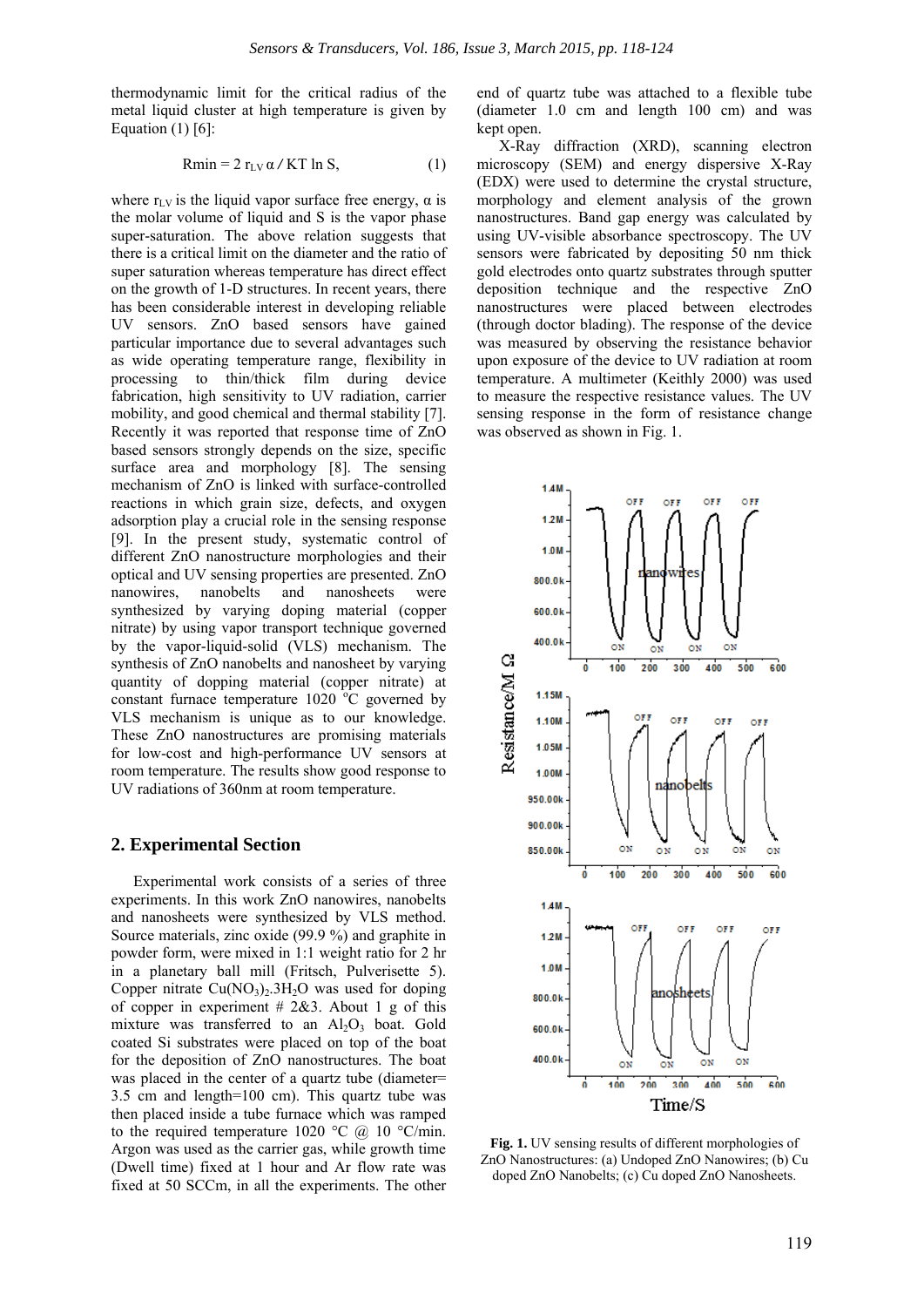# **3. Results and Discussion**

# **3.1. Scanning Electron Microscopy**

SEM micrographs of ZnO nanostructures synthesized in series of three experiments are shown in Fig.  $2(a-c)$ . Fig. 2 (a) shows SEM images of undoped ZnO nanowirs. These were synthesized by source material without doping of copper. The general morphology of the samples consists of a net of nanowires. The length of these wires was found to be in tens of microns range and the average diameter of 60.2 nm  $\pm$  7.7 nm. The possible reason for growth of such nanowires is that the wurtzite structure of ZnO exhibits polar-terminated (0001) and non polar low-symmetry (1010) faces. It is well-known that in most situations the growth rates of the different family of planes follow the sequence  $(0001) > (1011)$  $>$  (1010) [12, 26, 31]. There are several reasons why the (0001) plane shows the highest growth speed, promoting the one-dimensional growth. One is that the Zn (0001) plane has the lowest surface energy, which tends to be the most stable to resist oxidation [28]. Since the temperature of the growth zone is above the Zn melting temperature, this liquid-phase growth front is highly effective to absorb the incoming Zn vapor and maintains high growth speed. Another factor is that the top areas of nanowires always receive a high flux of Zn vapor than the shaft due to the shadow effect intrinsic to all physical vapor processes [27]. If the growth along the [0001] direction dominates, then nanowires grow continuously with homogeneous diameters [29].

Fig. 2(b) shows SEM image of Cu doped ZnO nanobelts. Nanobelts synthesized by doping of copper 3.5 % in ZnO (By adding suitable quantity of  $Cu(NO<sub>3</sub>)<sub>2</sub>$ . 3H<sub>2</sub>O in source material ). These belts have average width and thickness of 1.15  $\mu$ m  $\pm$ 0.08 um and 77.3 nm  $\pm$  9 nm, respectively. Fig 1(c) is the SEM image of Cu doped ZnO nanosheets. Nanosheets synthesized by doping of copper 7% in ZnO. These sheets have average width (from centre) and thickness of 1.24  $\mu$ m  $\pm$  0.23  $\mu$ m and 53.55 nm  $\pm$ 9.15 nm, respectively. All the SEM micrographs clearly suggest formation of nanostructures of different morphology at the same synthesis temperatures 1020 °C and experimental environment. Experimental results show that morphology of structures is changed due to doping of copper. The possible reason for this type of growth is attributed to higher super saturation, surface instability and quick availability of ZnO polar surfaces, since at higher super saturation; the atoms are readily available to these polar surfaces for random growth [5]. The possible reason of growth of nanobelts and nanosheets can be linked to a self-catalyzed process and morphological instability in a supersaturated environment [11]. One of the possible reasons for the growth of nanobelts and nanosheets is that rates of crystal growth in different directions in ZnO are different [12, 26, 31] and due to this difference, the

crystal growth face takes a specific shape [29]. Overall, at different percentage of doping material, the supersaturating conditions are different which ultimately changes the morphology.



20.0kV 15.7mm x3.2

(a)

:IIT 20.0kV 15.7mm x10.0k SI

(b)

(c)

**Fig. 2.** SEM images of different morphologies of ZnO Nanostructures: (a) Undoped ZnO Nanowires; (b) Cu doped ZnO Nanobelts; (c) Cu doped ZnO Nanosheets.

## **3.2 Energy Dispersion X-Ray**

EDX spectroscopy was then used to provide elemental analysis and study the compositions of the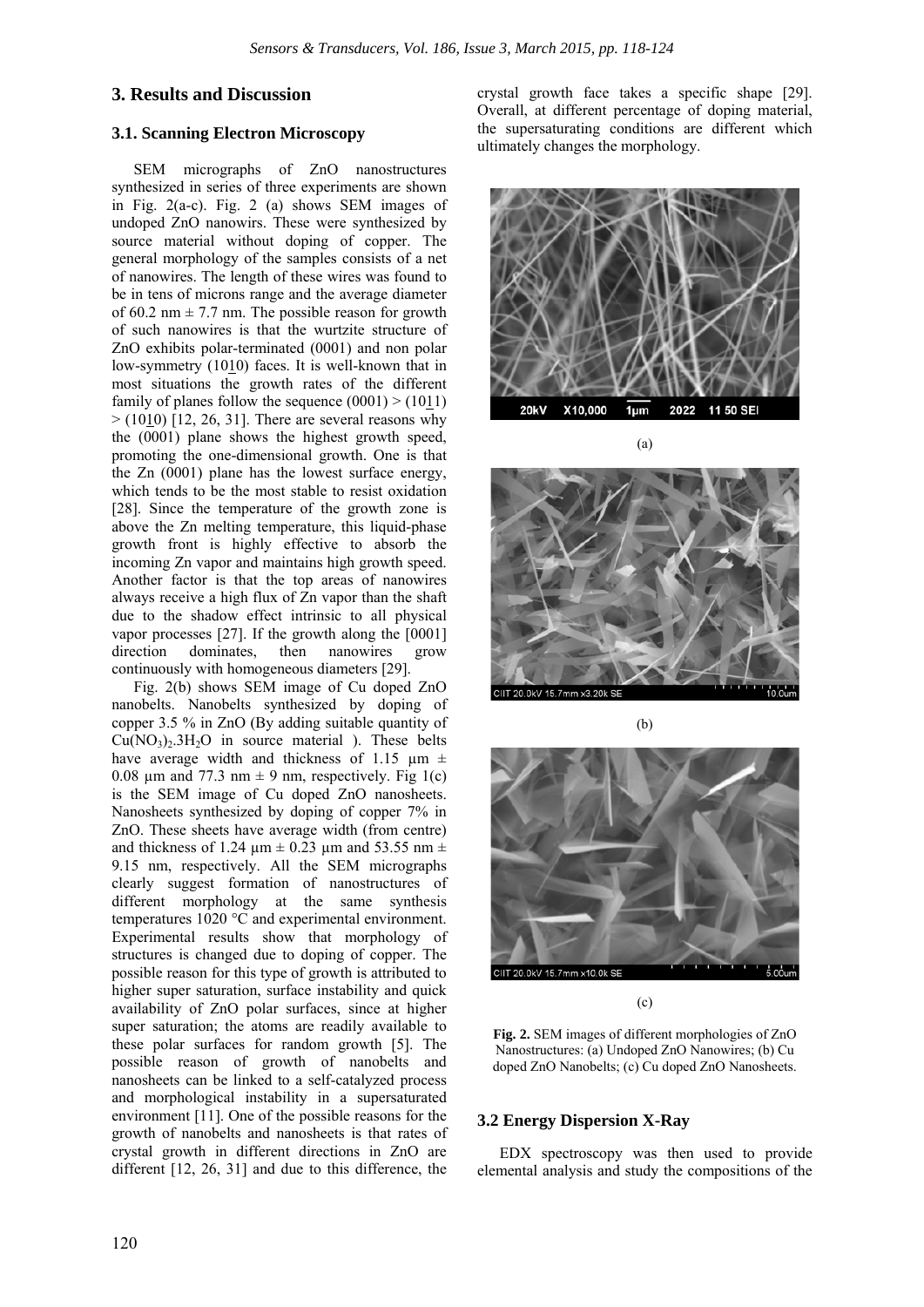synthesized nanostructures, with the obtained spectrum displayed in Fig. 3. In addition to Zn peaks at 1.03, 8.7 and 9.6 keV, an oxygen peak at 0.54 keV was observed. No peak of Cu was observed due to lower doping concentration of copper [30].



**Fig. 3.** EDX images of different morphologies of ZnO Nanostructures: (a) Undoped ZnO Nanowires; (b) Cu doped ZnO Nanobelts; (c) Cu doped ZnO Nanosheets.

#### **3.3. X-Ray Diffraction**

Analysis of the crystal structures of the synthesized ZnO nanostructures was performed with X-ray diffraction. XRD spectrums of synthesized ZnO nanostructures are shown in Fig. 4 (a-c). Fig 4 shows that the prominent peaks for undoped nanowires were observed at angles of 31.698º, 34.403º, 36.212º, 47.493º, 56.544º. The prominent peaks for Cu doped nanobelts were observed at angles of 31.712º, 34.387º, 36.212º, 47.497º, 56.531º and prominent peaks for Cu doped nanosheets were observed at angles of 31.694º, 34.429º, 36.196º, 47.483º, 56.525º. These peaks belong to the (100), (002), (101), (102), (110), planes respectively which confirm the formation of hexagonal wurtzite ZnO nanostructures.



**Fig. 4.** XRD result of different morphologies of ZnO Nanostructures: (a) Undoped ZnO Nanowires; (b) Cu doped ZnO Nanobelts; (c) Cu doped ZnO Nanosheets.

No peaks that may correspond to impurities were detected, thus implying that a relatively high purity of ZnO nanostructures was obtained. EDX spectroscopy results also confirm the purity of ZnO nanostructures. X-ray diffraction results show that there is no significant peak shift. The minor peak shifting is due to replacement of  $\text{Zn}^{2+}$  ions with  $\text{Cu}^{2+}$  ions in small extent [29, 30]. The narrower FWHM suggests better crystalinity. The narrow FWHM may be due to higher synthesis temperatures (1020 °C) [31] which help to enhance the mobility of atoms, subsequently resulting in reduced defect concentration and improved quality of the ZnO crystals [2, 9]. Sharp and relatively high intensity peaks were observed which depicts high crystalinity of synthesized nanostructures [31]. A strong (002) peak implies a caxis preferred orientation in the synthesized nanostructures. Measured lattice parameters for synthesized nanostructures are given in Table 1. These parameters are comparable to the published values for the hexagonal wurtzite structure.

**Table 1.** Lattice parameters of nanostructures.

| Morphology of<br>nanostructures | $a(A^{\circ})$ | $b(A^{\circ})$ | $c(A^{\circ})$ |
|---------------------------------|----------------|----------------|----------------|
| <b>Nanowires</b>                | 3.2596         | 3.2596         | 5.2138         |
| Nanobelts                       | 3.2582         | 3.2582         | 5.2161         |
| Nanosheets                      | 3.2600         | 3.2600         | 5.2100         |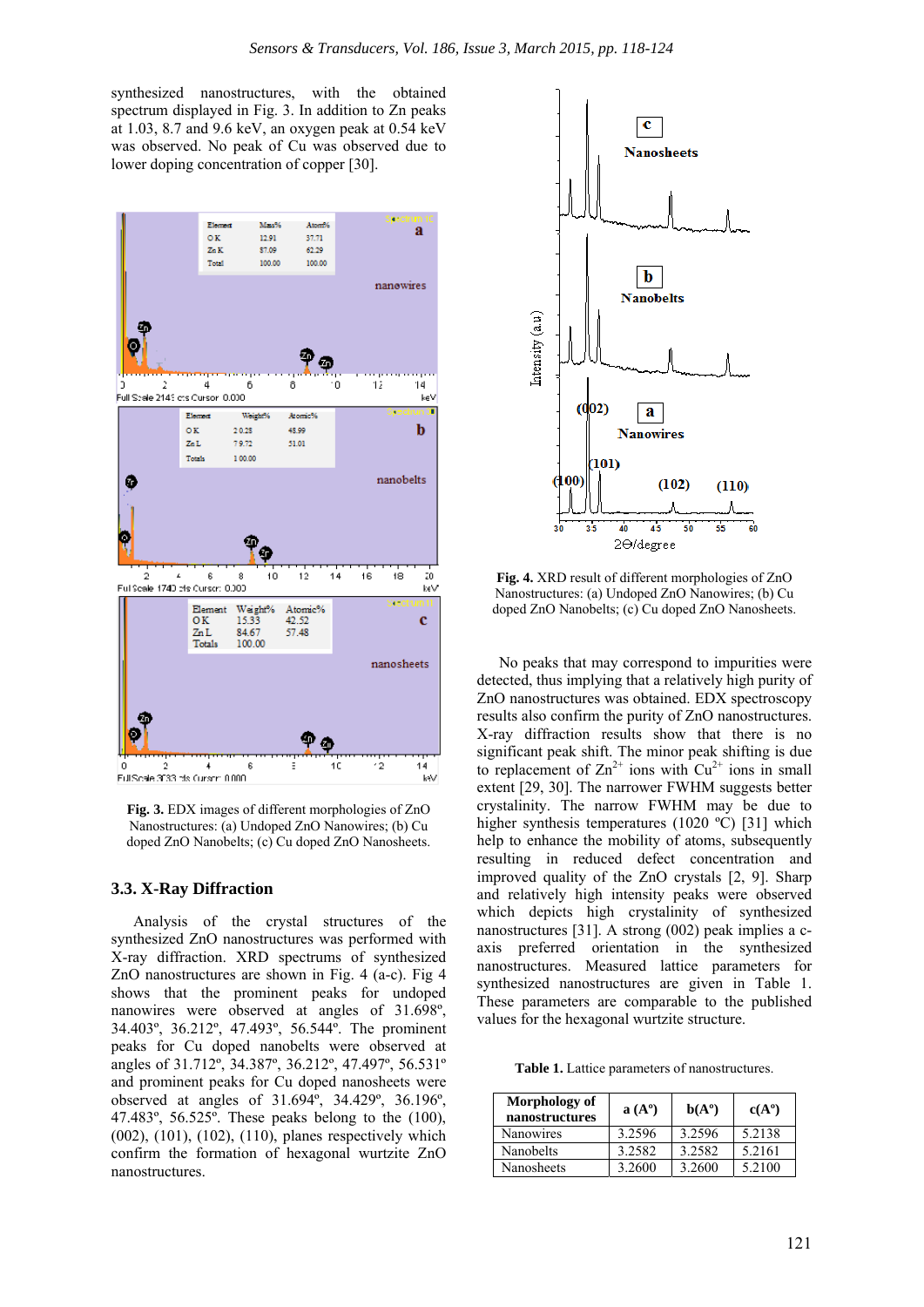## **3.4 Ultra Violet-Visible Spectroscopy**

Room temperature UV-VIS absorption spectra of synthesized samples, after Kubelka-Munk treatment, are shown in Fig. 5. The optical gap was estimated from absorbance spectra by plotting the square of the Kubelka-Munk function  $F(R)^2$  given by the relation

$$
F(R) = (1-R)^2/2R,
$$

where R is the absorbance as a function of energy. Fig. 5 shows the  $F(R)^2$  as a function of energy for synthesized ZnO samples and to obtain the optical gap the linear part of  $F(R)^2$  curve was extrapolated until it intersects the energy axis at  $F(R)^2 = 0$ . The optical band gap of the various ZnO samples is shown in Table 2. For undoped ZnO nanowires the band gap comes out to be 3.36 eV and is in accordance with the reported value [30]. For Cudoped ZnO nanobelts and nanosheets the optical gap was obtained as 3.35 and 3.34 eV respectively. The band gap is found to decrease with increase Cu concentration in ZnO. Similar mitigation of the band gap with increasing Cu concentration has been reported earlier [32, 33]. The inherent reason for red shift in band edge in transition metal doped ZnO samples is due to the change of the sp-d exchange interaction between the band electrons and the localized d-electron of the  $Cu^{2+}$  ions [34].



**Fig. 5.** Absorption spectroscopy results after Kubelka-Munk treatment of (a) Undoped ZnO Nanowires; (b) Cu doped ZnO Nanobelts; (c) Cu doped ZnO Nanosheets.

The UV slope is the exciton recombination related near-band edge emission (NBE) of ZnO and the deep-level emission (DLE) usually results from radiative recombination of a photo-generated hole with an electron occupying the oxygen vacancy [13]. With increase in synthesis temperature; there is a systematic increase in peak intensity, steeper slope of the absorption peak and a clear shift in the peak towards lower wavelengths was observed [31]. There are many reasons for different peak intensities, i.e., dispersed light due to scattering, electronic transitions in the samples, and variation in sample quantities. As it was not fixed, different nanostructure samples have different as-grown density on the substrate. However, increases in the intensity, steeper slopes, and shift in the slope with increase in the synthesis temperatures can be attributed to the improved quality of the crystal [31]. Two different groups in independent studies concluded that after high temperature treatment, UV peak intensity increases significantly, indicating that quality of ZnO is improved through annealing [4, 14]. Therefore, it can be deduced that high temperature synthesis plays an important role in tuning optical properties, and above-mentioned observations can be linked to the crystal quality of synthesized ZnO nanostructures. The calculated band gap values for all the structures are comparable to the theoretical value for ZnO.

XRD and UV-VIS spectroscopy results are in perfect agreement with each other. Steeper slopes, and increased UV and XRD intensities suggest decreases in the crystal defects and improved quality of the ZnO crystalline structure. Hence, it can be suggested that high synthesis temperatures provide energy to ZnO atoms for enhance mobility and diffusion that could decrease defect density and improve the quality of ZnO nanostructures [31].

#### **3.5. UV Sensing**

Fig. 1 shows the room temperature UV sensing results of ZnO nanostructures. The resistance decreases with exposure of UV light (wavelength ranges from 300 nm to 367 nm with 18 W UV Lamp, Phillips) and increases again when the UV lamp is switched off Photoconduction property of ZnO nanostructures enables them for Ultra Violet light sensors. As the band gap energy of the ZnO lies in the range of ultra violet region so when the ZnO nanostructures are exposed by the ultraviolet light, electrons transition takes place from the valence band to the conduction band it give rise to a current flow and decrease in the resistance [31].

When ZnO nanostructures are exposed to air, the negative space charge layer is created and the adsorbed oxygen molecule captures an electron from the conduction band (sensor exhibits higher resistivity). When the energy of photon is greater than the energy band gap Eg, radiation is absorbed by the ZnO nanostructures based UV sensor, creating an electron-hole pair. The photo-generated, positively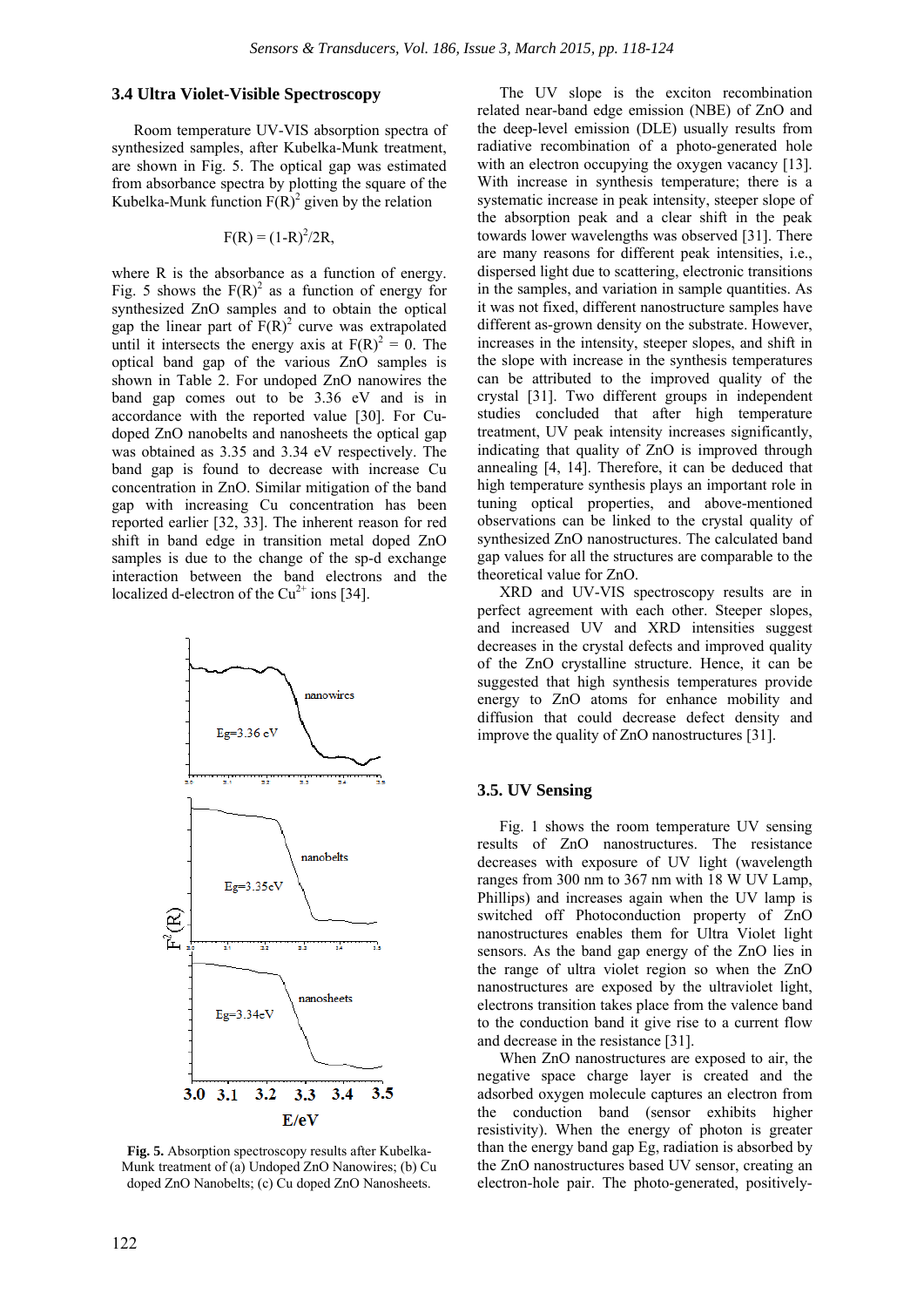charged hole neutralizes the chemisorbed oxygen (responsible for the higher resistance) increasing the conductivity of the device. As a consequence the conductivity in the material increases giving rise to photocurrent [31]. This process goes on in a cyclic manner with the on-off switching of the UV light. Sensing experiment shows that synthesized nanostructures have quick response to the UV light. As measured value of band gap energy for synthesized nanostructures is very close to actual value of ZnO (3.37 eV) hence maximum UV light activate the adsorption and desorption surface reactions with negligible losses. The reason of high sensitivity response and recovery time of synthesized nanostructures may be the crystallanity, and attributed to nanosize and dimensionality of the structures [9, 24]. XRD peaks also strengthen this statement. From the Fig. 1 it is observed that the response time was fast and recovery time was slow for nanobelts and nanosheets. The possible reason is that the different morphologies have different responses to the UV radiation; as different crystallographic directions or atomic termination of the faces that are exposed to the radiations are different [4]. The UV sensing response for synthesized nanostructures is given in Table 2.

**Table 2.** Summary of the results.

| Morphology of<br>nanostructures | Cu doping<br>$\frac{9}{6}$ | <b>Bandgap</b><br>(eV) | UV sensing<br>response |
|---------------------------------|----------------------------|------------------------|------------------------|
| Nanowires                       | $0\%$                      | 3.36                   | 3.25                   |
| Nanobelts                       | $3.5\%$                    | 3.35                   | 1.26                   |
| nanosheets                      | $7\frac{0}{0}$             | 3 34                   | .00                    |

#### **4. Conclusions**

ZnO nanowires and copper doped nanobelts and nanosheets were successfully synthesized by using vapor transport technique. The structural, morphological and optical characterization was carried out using X-ray diffraction, scanning electron microscopy, and energy dispersive X-Ray and UVvisible spectroscopy techniques. XRD and optical properties suggest good crystallinity with low defect concentrations. Experimental results show that the band gap is found to decrease with increase Cu concentration in ZnO and morphology also changes due to Cu doping. Finally the UV light sensing response of these nanostructures was observed by using Keithley meter. The high UV photosensitivity and fast response time, justifies the effective utilization of these ZnO nanostructures as UV sensors in different areas.

# **Acknowledgments**

The authors would like to thank Higher Education Commission (HEC) Pakistan. All the experimental work was done at COMSAT Institute of Information

Technology, Islamabad. Thanks to CIIT for providing funding through project No. 16- 27/CRGP/CIIT/IBD/13/225.

## **References**

- [1]. Z. R. Dai, Z. W. Pan, Z. L. Wang, Novel Nanostructures of functional oxides synthesized by thermal evaporation, *Advanced Functional Materials,*  Vol. 13, 2003, pp. 9–24.
- [2]. M. H. Wong, A. Berenov, X. Qi, M. J. Kappers, Z. H. Barber, B. Illy, Z. Lockman, M. P. Ryan, MacManus-Driscoll, J. L. Electrochemical growth of ZnO nanorods on polycrystalline Zn foil, *Nanotechnology*, Vol. 14, 2003, pp. 968–973.
- [3]. H. Hu, X. Huang, C. Deng, X. Chen, Y. Qian, Hydrothermal synthesis of ZnO nanowires and nanobelts on a large scale, *Materials Chemistry and Physics,* Vol. 106, 2007, pp. 58–62.
- [4]. E. Comini, C. Baratto, G. Faglia, M. Ferroni, A. Vomiero, G. Sberveglieri, Quasi-one dimensional metal oxide semiconductors: Preparation, characterization and application as chemical sensors. *Progress in Materials Science,* Vol. 54, 2009, pp. 1–67.
- [5]. S. Polarz, A. Roy, M. Lehmann, M. Driess, F. E. Kruis, A. Hoffmann, P. Zimmer, Structure-propertyfunction relationships in nanoscale oxide sensors: A case study based on Zinc oxide, *Advanced Functional Materials,* Vol. 17, 2007, pp. 1385–1391.
- [6]. D. Valerini, A. Creti, A. P. Caricato, M. Lomascolo, R. Rella, M. Martino, Optical gas sensing through nanostructured ZnO films with different morphologies, *Sensors and Actuators B,* Vol. 145, 2010, pp. 167–173.
- [7]. T. Gao, T. H. Wang, Synthesis and properties of multipod-shaped ZnO nanorods for gas-sensor applications. *Applied Physics A,* Vol. 80, 2005, pp. 1451–1454.
- [8]. J. H. Park, Y. J. Choi, J. G. Park, Synthesis of ZnO nanowires and nanosheets by an O2-assisted carbothermal Sreduction process. *J. Crystal Growth,*  Vol. 280, 2005, pp. 161–167.
- [9]. U. Manzoor, D. K. Kim, Size control of ZnO nanostructures formed in different temperature zones by varying Ar flow rate with tunable optical properties, *Physica E,* Vol. 41, 2009, pp. 500–505.
- [10]. Z. L. Wang, X. Y. Kong, J. M. Zuo, induced growth of asymmetric nanocantilever arrays on polar surfaces, *Physical Review Letters,* Vol. 91, 2003, pp. 185502.
- [11]. W. J. Li, E. W. Shi, W. Z. Zhong, Z. W. Yin, Growth mechanism and growth habit of oxide crystals, *J. Crystal Growth,* Vol. 186, 1999, pp. 186–196.
- [12]. Z. L. Wang, ZnO nanowire and nanobelt platform for nanotechnology, *Materials Science and Engineering: R,* Vol. 64, 2009, pp. 33–71.
- [13]. H. Hu, X. Huang, C. Deng, X. Chen, Y. Qian, Hydrothermal synthesis of ZnO nanowires and nanobelts on a large scale, *Materials Chemistry and Physics,* Vol. 106, 2007, pp. 58–62.
- [14]. P. C. Chen, G. Shen, C. Zhou, Chemical sensors and electronic noses based on 1-D metal oxide nanostructures, *IEEE Transactions on Nanotechnology,* Vol. 7, 2008, pp. 668–682.
- [15]. S. Wang, Y. Zhao, J. Huang, Y. Wang, S. Wu, S. Zhang, W. Huang, Low-temperature carbon